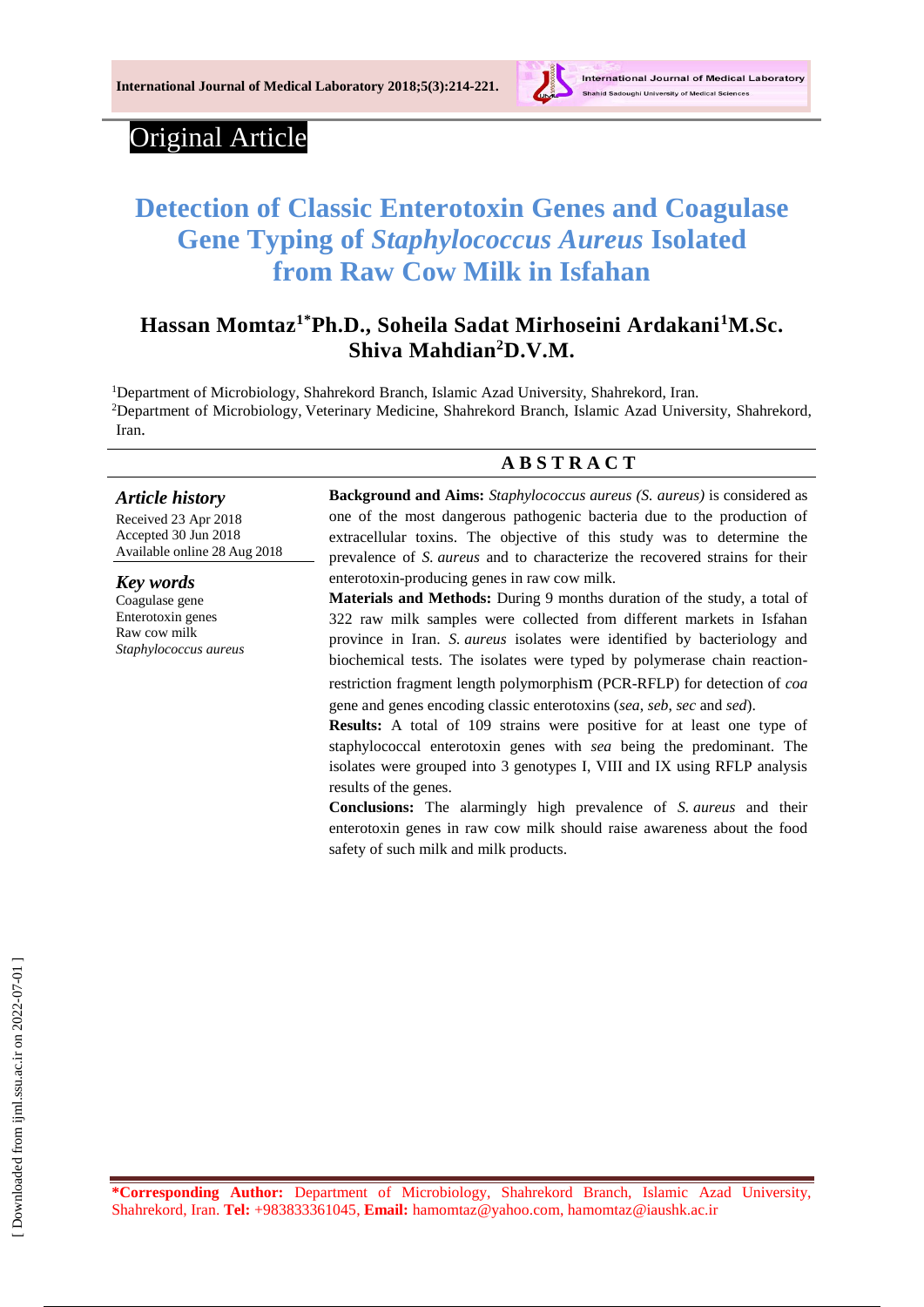# **Introduction**

*Staphylococcus aureus (S. aureus)* is the causative agent of many opportunistic infections in human and animals [1]. Among animals, cows whose milk is frequently used, can act as the leading cause of intramammary infections, with major economic repercussions [2, 3]. An outbreak on a farm is often caused by a single strain and may lead to further outbreaks among the same species in the same region.

Milk and milk products have frequently been implicated in staphylococcal food poisoning, and contaminated raw milk is often involved [4, 5]. *S. aureus* mastitis is a serious problem in dairy production, and infected animals may contaminate bulk milk. Human handlers, milking equipment, the environment, and the udder and teat skin of dairy animals are other possible sources of bulk milk contamination [6, 7]. *S. aureus* is known to produce a variety of virulence factors such as the staphylococcal enterotoxins (SEs), exfoliative toxins and toxic shock syndrome toxin (TSST) which are responsible for specific acute staphylococcal toxaemia syndromes including staphylococcal food poisoning and scalded skin syndrome [8, 9]. Both SEs and TSST are members of the superantigenic toxin family that stimulate nonspecific T-cell proliferation [10- 12]. Enterotoxins produced by the bacteria are believed to be wholly responsible for the symptoms of food poisoning [13]. Therefore, only enterotoxigenic strains of *S. aureus* are thought to be able to cause food poisoning. A total of 18 different types of enterotoxins such as SEA-SED, SEE, SEG-SER and SEU

encoded respectively by *sea-sed, see, seg-ser*  and *seu* genes, have been reported [12]. Among them, SEA is the most common enterotoxin found in food and is frequently associated with staphylococcal food-poisoning outbreaks worldwide [14].

Coagulase gene (*coa*) typing is a simple, accurate, reproducible enough, easy to interpret and discriminatory method for typing *S. aureus* isolates from various sources [15-18]. Prevalence and etiology of subclinical mastitis in dairy shows that coagulase-negative staphylococci are the most prevalent, ranging from 25% to 93% (mean value approximately 78%) of bacterial isolates. Of these staphylococci, *S. aureus* prevalence ranges from 3% to 37% (mean value approximately 4%) of the bacterial isolates [19]. Although many putative virulence factors have been identified in the *S. aureus* genome [20], the differences in pathogenicity between field isolates remain largely unknown [21].

To implement better control of subclinical mastitis in cows, and particularly *S. aureus*induced mastitis, it is important to clarify the epidemiology of this major pathogen in raw cow milk. Little information is available regarding the molecular epidemiology of *S. aureus* and enterotoxin-producing gene as well as coagulase producing gene in raw cow milk. The aim of this study was to determine the prevalence of *S. aureus* isolates, and enterotoxin and coagulase producing genes of *S. aureus* recovered from raw cow milk samples.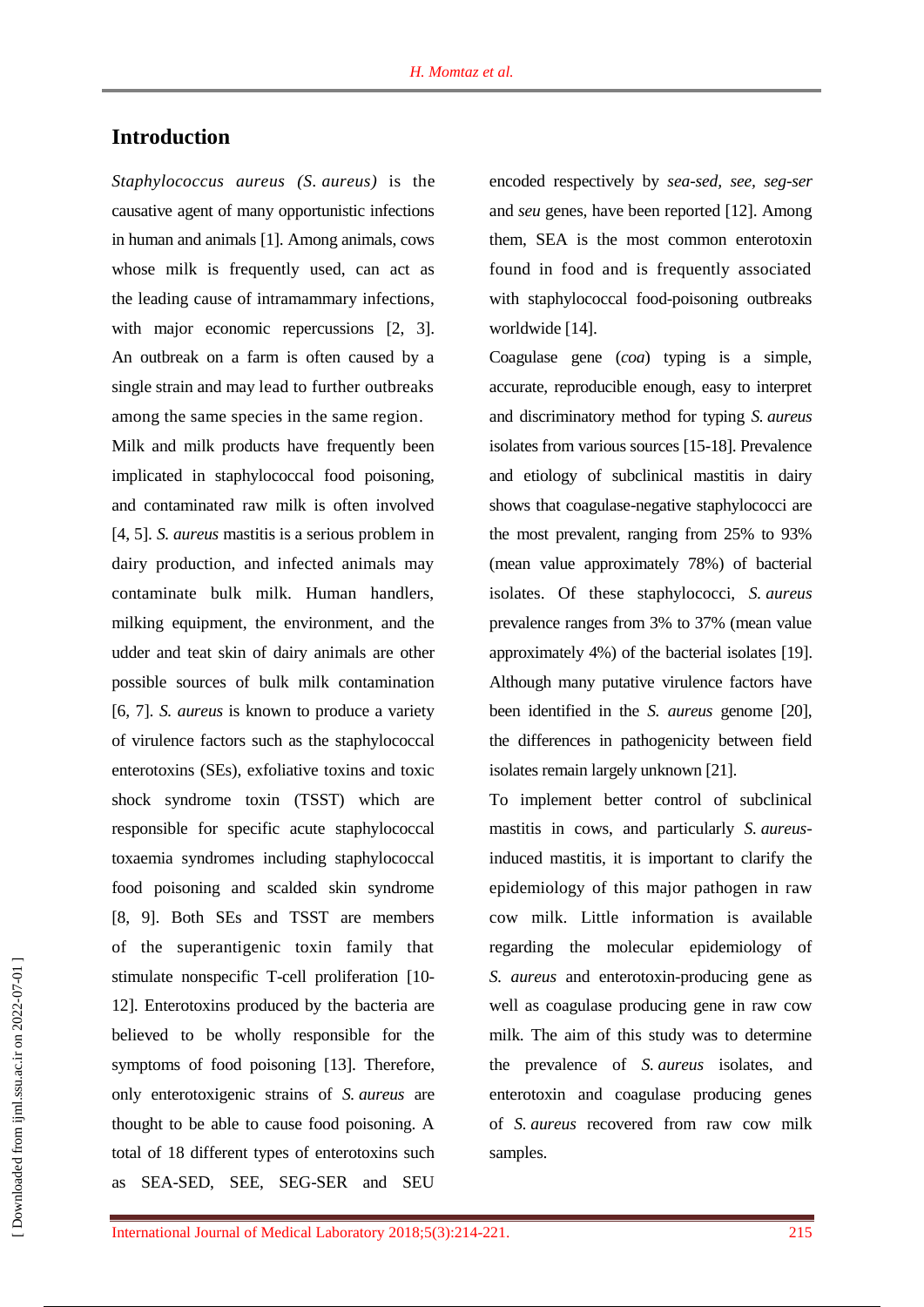## **Material and Methods**

#### **Samples and identification of** *S. aureus*

From February 2016 to October 2017, a total of 232 raw cow milk samples were collected from different markets in Isfahan province in Iran. All of the raw cow milk samples were immediately transferred to the laboratory in cool packs. For *S. aureus* enumeration [22], 1 ml of each milk sample was inoculated on Baird Parker agar (Merck, Germany) with 5% egg yolk tellurite emulsion (Liofilchem, Italy) and incubated at 35˚C for 48 h. Characteristic colonies were tested for catalase, coagulase production and mannitol fermentation. The two species positive for clumping were submitted to the Voges-Proskauer test to discriminate *S. aureus* (positive) from *S. intermedius* (negative). The strains were further identified as *Staph. aureus* by polymerase chain reaction (PCR) amplification of the *23S rDNA* according to Straub et al. [23].

#### **DNA Extraction**

Isolates were grown on blood agar (Merck, Germany) for 24 h, then a single colony was picked, resuspended in 100 ml of sterile deionized water, and heated at 99°C for 15 min. with mild shaking in a thermomixer comfort (Eppendorf-Netheler-Hinz GmbH, Hamburg, Germany). The tubes were then centrifuged at  $1,000\times g$  for 5 min. at 14<sup>o</sup>C to remove the sediment and supernatant containing crude extract of bacterial DNA was transferred into a new tube and kept frozen until being used for PCR amplification [24].

#### **Detection of enterotoxin genes by PCR**

All oligonucleotide primers used in this study

were selected from earlier reports, as mentioned in table 1. The presence of the *sea*, *seb*, *sec*, and *sed* genes was examined using multiplex PCR assay introduced by Rosec and Gigaud [25].

#### **Coagulase gene typing**

PCR was performed in a 50-μl reaction mixture containing 2 μl of template DNA (approximately 500 ng/μl), 5 μl of  $10 \times PCR$ buffer (750 mM Tris-HCl (pH 8.8), 200 mM (NH4) 2SO4, and 0.1% Tween 20), 200 μM of each of the four deoxynucleotide triphosphates, 1 U of Taq DNA polymerase (Fermentas), and 50 pmol of each primer (Table 2). An aliquot of 10 μl amplification product was digested with 2U of restriction endonuclease *Alu*I (Fermentas) at 37˚C for 4 h. According to the kit, the resulted fragments were migrated on 2% agarose gels, which were stained with DNA Safe Stain (CinnaGen, Iran), and the image was observed under ultra violet light. The software was used for the size of PCR and restriction fragment length polymorphism (RFLP) products. Numeric codes were assigned to the PCR genotypes and RFLP patterns [26]. This study was approved by the Ethics Committee of Islamic Azad University, Shahrekord, Iran.

### **Results**

In the present study, the prevalence of *S. aureus* in raw cow milk samples showed to be 109/232 (46.98%). A total of 109 *S. aureus*  isolates were screened for the expression of enterotoxin. The prevalence of enterotoxinproducing gene in the 109 *S. aureus* isolates from raw cow milk for 4 tested toxin genes were *sea* (85.32%), *seb* (62.38%), *sec* (14.67%) and *sed* (11.00%). In this study,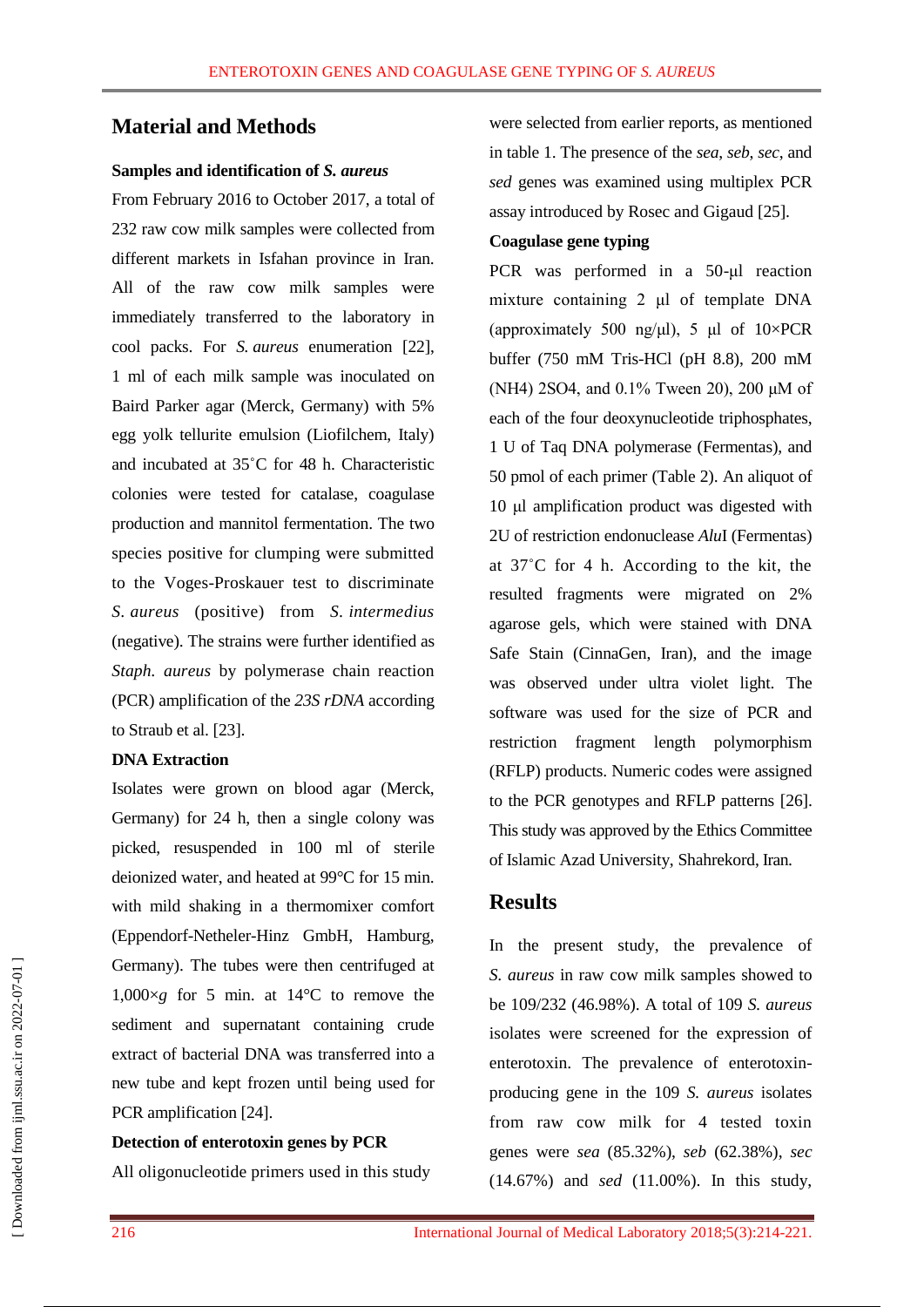three *coa* gene RFLP patterns, numbered I, VIII and IX, were observed, with 71 isolates (65.13%) assigned to RFLP pattern I, 29 isolates (26.60%) assigned to RFLP pattern VIII and 9 isolates (8.25%) assigned to RFLP pattern IX (Table 3). Amplification of the variable region of the *coa* gene from these isolates produced five different PCR products ranging in size from approximately 160 bp to 490 bp.

**Table 1.** Oligonucleotide primers and amplification conditions for detection of enterotoxin genes of *S. aureus* isolated from raw cow milk

| Gene | Oligonucleotide sequence (5'-3')  | Product size (bp) |
|------|-----------------------------------|-------------------|
|      | Forward: ACGATCAATTTTTACAGC       | 544               |
| sea  | Reverse: TGCATGTTTTCAGAGTTAATC    |                   |
| seb  | Forward: GAATGATATTAATTCGCATC     | 416               |
|      | Reverse: TCTTTGTCGTAAGATAAACTTC   |                   |
|      | Forward: GACATAAAAGCTAGGAATTT     |                   |
| sec  | Reverse: AAATCGGATTAACATTATCCA    | 257               |
| sed  | Forward: TTACTAGTTTGGTAATATCTCCTT | 334               |
|      | Reverse: CCACCATAACAATTAATGC      |                   |
|      |                                   |                   |

**Table 2.** Oligonucleotide primers and amplification conditions for detection of Coagulase gene of *S. aureus* isolated from raw cow milk

| Gene       | Oligonucleotide sequence (5'-3')                                       | <b>PCR</b> program                                                                                                                                                                                                                                   | <b>Product size</b><br>(bp) |
|------------|------------------------------------------------------------------------|------------------------------------------------------------------------------------------------------------------------------------------------------------------------------------------------------------------------------------------------------|-----------------------------|
| <b>COA</b> | COAG2: CGA GAC CAA GAT TCA ACA AG<br>COAG3: AAA GAA AAC CAC TCA CAT CA | Initial denaturation at $95^{\circ}$ C for 2<br>min., 30 cycles of 30 s each with<br>denaturation at $95^{\circ}$ C, 2 min.<br>annealing at $58^{\circ}$ C, 4 min. extension<br>at $72^{\circ}$ C, and a final 7 min.<br>extension at $72^{\circ}$ C | 730-1050                    |

| The number of isolated | The pattern of bands (bp) | Genotype |
|------------------------|---------------------------|----------|
| 71                     | $490 - 320 - 160$         |          |
| 29                     | 290-240                   | VIII     |
| o                      | $410 - 320$               |          |

# **Discussion**

*S. aureus* is known to be responsible for a variety of toxins-mediated diseases [11]. Although several studies have reported the genotypic characteristics and distribution of *S. aureus* in dairy herds in Iran [27], reports

regarding the prevalence of selected virulence genes in *S. aureus* in raw cow milk in Iran are scanty. This report demonstrates detailed prevalence of enterotoxin and coagulase virulence genes of *S. aureus* isolated in raw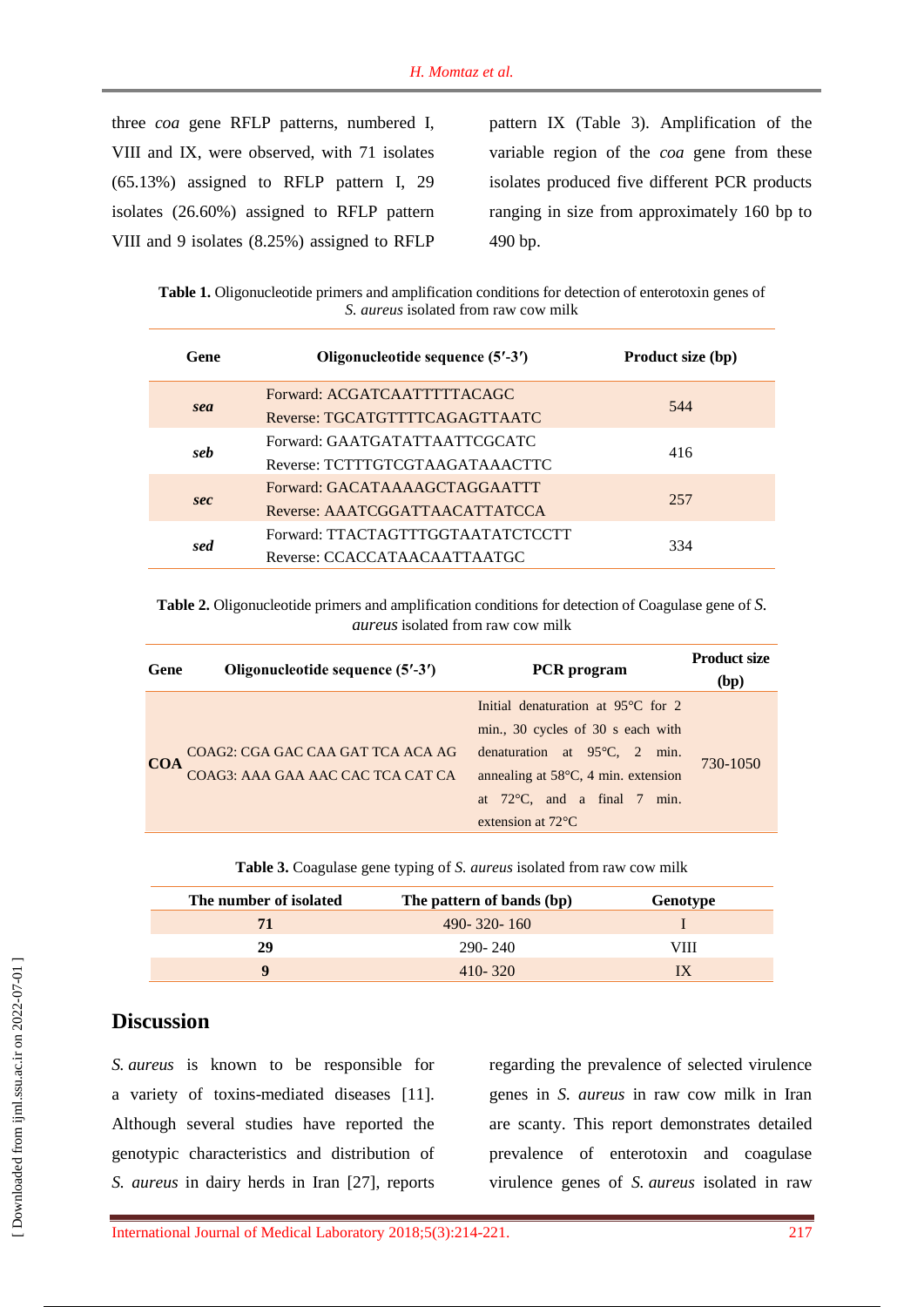cow milk in Iran. The contamination level of food contact surfaces with *S. aureus* suggests that the handling of raw cow milk and milk products must be improved.

The pathogenicity of food-borne *S. aureus* is associated with the ability of some strains to produce enterotoxins [28]. Several studies conducted on toxin genes and other characteristics of *S. aureus* isolates from milk of cows with mastitis revealed that the coexistence of *sec* and *tst*, and the coproduction of SEC and TSST-1, is frequently observed in *S. aureus* isolates from cases of ruminant mastitis [29-31] and probably reflects the colocation of these genes on the bovine *S. aureus* pathogenicity island [13]. Another study conducted in Tulsa, Oklahoma showed that the prevalence of toxin genes in the 168 *S. aureus* isolates from poultry were *sea* (1.2%), *seb-sec* (1.2%), *sec* (0.6%), *and sed* (0%) [32]. Reports from another study indicated that there is high prevalence of enterotoxin genes such as *seg*, *seh*, and *sei* and the toxic shock syndrome gene *tst.* The frequent presence of potentially SE producing *S. aureus* strains in raw milk and raw-milk products is a concern, since these may pose a public-health risk to consumers [33]. This increase might be caused by horizontal gene transfer among the strains as SEs genes are carried by mobile genetic elements such as plasmids, pathogenicity islands, *SCCmec* and prophages [34]. This is of public health concern as *SEs* genes are often associated with food-borne poisoning, toxicshock syndrome and other toxin mediated disease [11, 12].

In this study, *sea* gene was the most common

SEs gene present among Iranian *S. aureus* strains and this concurred with the finding reported from another tertiary hospital in Kuala Lumpur [15]. However, this differed from a report by Sauer et al. (2008) where *seg*  and *sej* genes were predominant in the methicillin-resistant *S. aureus* (MRSA) strains in a University Hospital of Czech Republic [35]. Moreover, another study indicated that classical staphylococcal enterotoxins (SEA to SEE) have been reported to cause 95% of staphylococcal food poisoning and, SEA is the most common in staphylococcus-related food poisoning [36].

Another study conducted to characterize *S. aureus* and MRSA isolated from Louisiana retail pork and beef meats for the possession of toxin genes showed that the most prevalent ones were *seg* and *sei* followed by *seh*, *sed*, *sej*, and *sea* while no isolates harbored *seb*, *sec*  or *see* [37]. In addition, a study performed in Italy reported that the prevalence of enterotoxin genes for *S. aureus* was 58.8% in meat and dairy products [38]. The difference prevalence of *S. aureus* and virulence genes among different studies could be due to sample type and sampling, processing facility and geographic location.

A study carried out on molecular typing of *S.aureus* isolated from cows, goats and sheep with intramammary infections revealed seven different coa types and 12 different spa types. On the basis of PCR-RFLP, 29 different *coa* subtypes were identified. Two different *coa*  subtypes accounted for 49% and 67% of bovine and ovine isolates respectively. Only seven *coa* subtypes were observed in isolates from more than one host species and no *coa*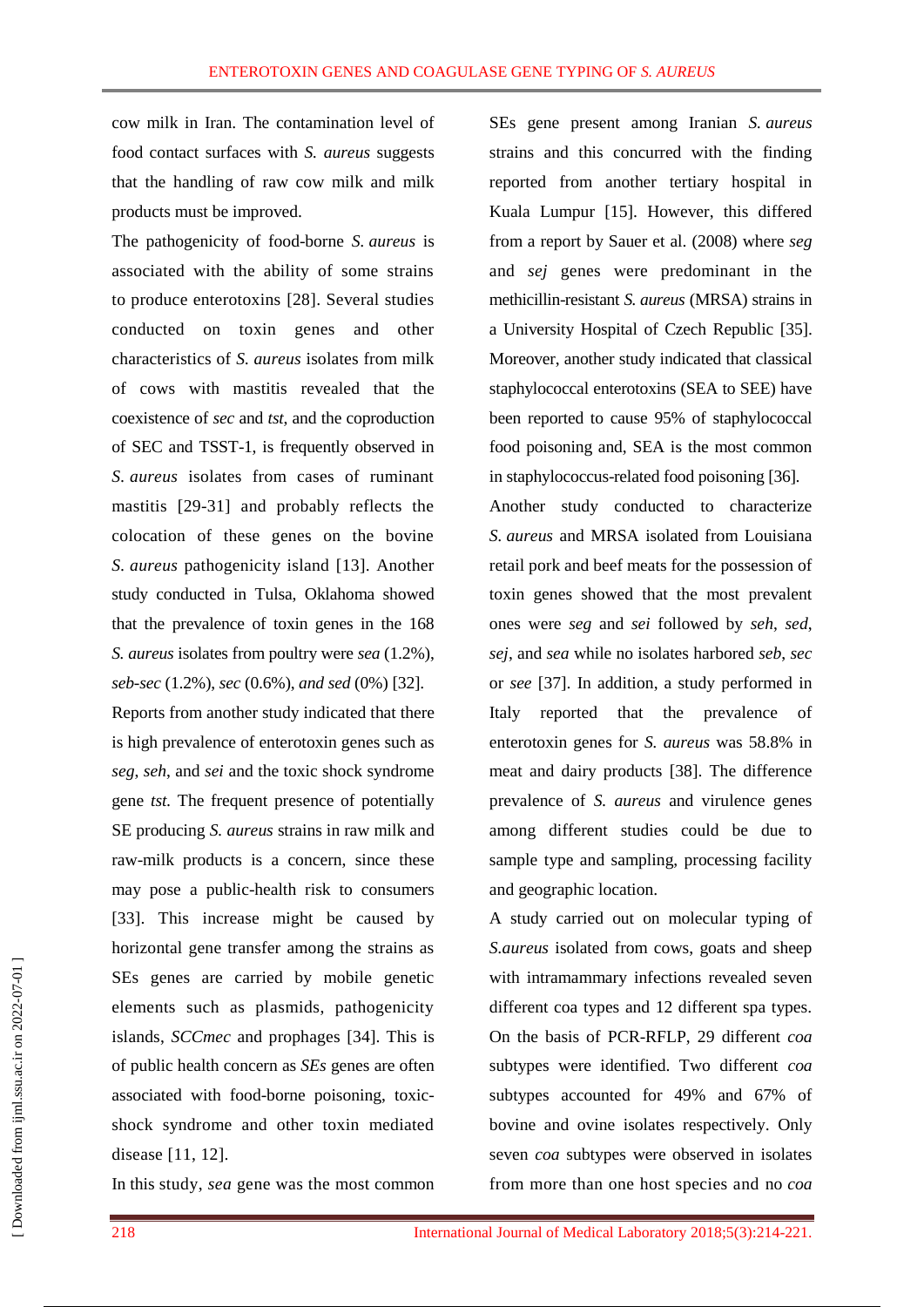subtype was present in isolates from all three ruminant species [39]. Another study conducted in Iran on molecular typing of *S.aureus* isolated from bovine mastitis showed that nine coa gene RFLP patterns, numbered I-IX, were observed, with 23 isolates (39.66%) assigned to RFLP pattern I and 14 isolates (24.14%) assigned to RFLP pattern III. Five out of nine patterns were found in both regions and four out of nine patterns were only found in one region [27]. This result is consistent with our finding and in general, the results demonstrated that several variants of the *coa* gene are present in the studied regions; however, only a few of them were predominant, suggesting contagious transmission, a common source, or host adaptation of subset of the population of *S. aureus* strains. This study also indicated that genetic heterogeneity among *S. aureus* isolates recovered from bovine mastitis may exist in raw cow milk in different regions.

# **Conclusions**

*S. aureus* was highly prevalent and some of the recovered isolates possessed several toxin genes that are known to contribute to the virulence of this important food-borne bacterium. This finding strongly suggests that certain *S. aureus* strains predominant in the

raw cow milk are perhaps more prone to adhere to and colonize cow udder because of the presence of particular virulence factors increasing their potential for adherence and colonization. The existence of a predominant strain of *S. aureus* suggests that this clone may have special properties to overcome host defense mechanisms and to establish a successful intra-mammary infection in cows. In this study, *S.aureus* strains from raw cow milk showed the highest incidence of the *sea*  gene. Collaboration between veterinary and human healthcare workers will be necessary to help control the spread of this pathogen between humans and food production animals. The data from this research may act as reference for monitoring the prevalence of virulence genes among Iranian *S. aureus* strains. These results, therefore, point toward the need to improve hygiene conditions during milking and care should be taken not to use raw cow milk and not to leave cow milk for longer periods of time at room temperature prior to boiling to reduce the chance of thermostable enterotoxin production.

#### **Conflict of Interest**

All the authors declare to have no actual or potential conflict of interest

### **Acknowledgement**

There is no acknowledgement to declare.

- [1]. Kools WE, Bannerman TL. Staphylococcus and Micrococcus. In: Murray PR, Baron EJ, Pfaller MA, Tenover FC, Yolken RH, editors. Manual of clinical microbiology. Washington: American Society for Microbiology; 1995. pp: 282-98.
- [2]. Bartlett PC, Miller GY, Lancet SE, Heider LE. Clinical mastitis and intramammary infections on Ohio dairy farms. Prevent Vet Med. 1992; 12(1-2): 59-71.
- [3]. Witold AF, Davis WC, Hamilton MJ, Park YH, Deobald CF, Fox L, et al. Activation of bovine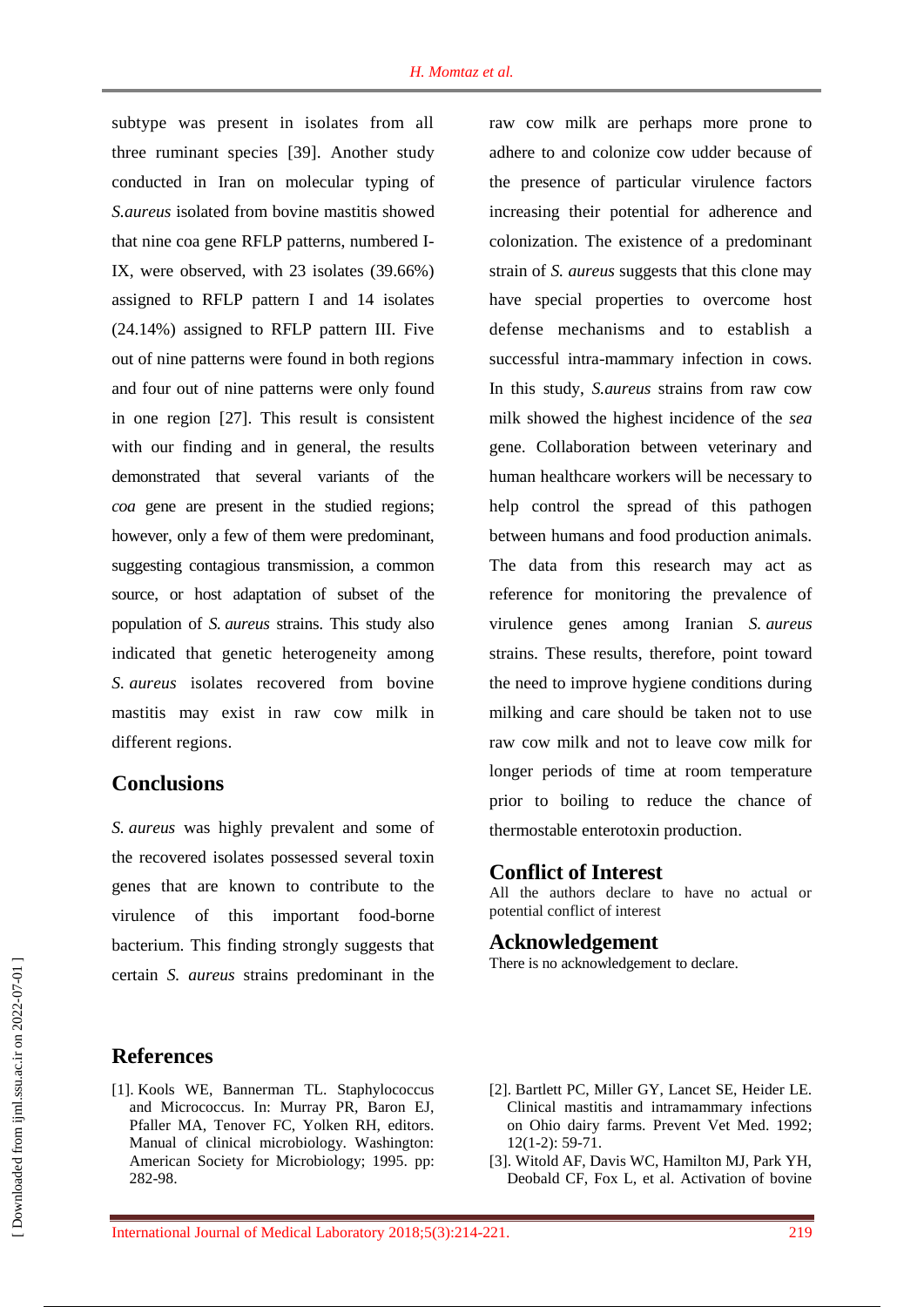lymphocyte subpopulations by staphylococcal enterotoxin C. Infect Immun. 1998; 66(2): 573-80.

- [4]. Anonymous. European Commission, Health & Consumer Protection. Directorate-General, 26- 27 March. Opinion of the scientific committee on veterinary measures relating to public health on staphylococcal enterotoxins in milk products, particularly cheeses, Brussels: Belgium; 2003.
- [5]. De Buyser ML, Dufour B, Maire M, Lafarge V. Implication of milk and milk products in food-borne diseases in France and in different industrialised countries. Int J Food Microbiol. 2001; 67(1-2): 1-17.
- [6]. Fox LK, Gershman MD, Hancock D, Hutton CT. Fomites and reservoirs of Staphylococcus aureus causing intramammary infections as determined by phage typing: the effect of milking time hygiene practices. Cornell Vet. 1991; 81(2): 183-93.
- [7]. Zadoks RN, van Leeuwen WB, Kreft D, Fox LK, Barkema HW, Schukken YH, et al. Comparison of Staphylococcus aureus isolates from bovine and human skin, milking equipment, and bovine milk by phage typing, pulsed-field gel electrophoresis, and binary typing. J Clin Microbiol. 2002; 40(11): 3894- 902.
- [8]. Mohammad Adwan G, Abu-Shanab BA, Mohammad Adwan K, Jarrar NR. Toxigenicity of Staphylococcus aureus isolates from Northern Palestine. Emirates Med J. 2006; 24(2): 1-3.
- [9].Udo EE, Al-Mufti S, Albert MJ. The prevalence of antimicrobial resistance and carriage of virulence genes in Staphylococcus aureus strains from food handlers in Kuwait restaurants. BMC Res Notes 2009; 2(1): 168.
- [10].Demir C, Aslantas O, Duran N, Ocak S, Ozer B. Investigation of toxin genes in Staphylococcus aureus strains isolates in Mustafa Kemal University Hospital. Turk J Med Sci. 2011; 41(2): 343-52.
- [11].Ferry T, Vandenesch F, Etienne J. Virulence determinant in Staphylococcus aureus and their involvement in clinical syndromes. Curr Infect Dis Rep. 2005; 7(6): 420-28.
- [12]. Ortega E, Abriouel H, Lucas R, Galvez A. Multiple roles of Staphylococcus aureus enterotoxins: pathogenicity, superantigenic activity, and correlation to antibiotic resistance. Toxins 2010;2(8): 2117-131.
- [13].Bergdoll MS. Staphylococcus aureus. In: Doyle MP, editors. Bacterial foodborne pathogens. New York: Marcel Dekker Inc.; 1989. pp: 464-523.
- [14].Argudı´n MA, Mendoza MC, Rodicio MR. Food poisoning and Staphylococcus aureus enterotoxins. Toxins 2010; 2(4): 1751-773.
- [15].Ciftci A, Emek OE, Fındık A, Yıldırım T, Sogut MU. Molecular typing of Staphylococcus

aureus strains from bovine mastitis by pulsedfield gel electrophoresis and polymerase chain reaction based on coagulase and protein A gene polymorphisms. J Vet Diagn Invest. 2009; 21(6): 849-53.

- [16].Dastmalchi SH, Ahmadi M, Mardani K, Batavani RA. Molecular typing of Staphylococcus aureus isolated from bovine mastitis based on polymorphism of the coagulase gene in the north west of Iran. Vet Microbiol. 2009; 137(1-2): 202-206.
- [17].Goh SH, Byrne SK, Zhang JL, Chow AW. Molecular typing of Staphylococcus aureus on the basis of coagulase gene polymorphisms. J Clin Microbiol. 1992; 30(7): 1642-1645.
- [18].Talebi-Satlou R, Ahmadi M, Dastmalchi SH. Restriction fragment length polymorphism genotyping of human Staphylococcus aureus isolates from two hospitals in urmia region of Iran using the coa gene. Jundishapur J Microbiol. 2012; 5(2): 416-20.
- [19].Bergonier D, De Cre´moux R, Rupp R, [Lagriffoul G,](http://www.ncbi.nlm.nih.gov/pubmed/?term=Lagriffoul%20G%5BAuthor%5D&cauthor=true&cauthor_uid=14556701) [Berthelot X.](http://www.ncbi.nlm.nih.gov/pubmed/?term=Berthelot%20X%5BAuthor%5D&cauthor=true&cauthor_uid=14556701) Mastitis of dairy small ruminants. Vet Res. 2003; 34(5): 689-716.
- [20].Kools WE, Bannerman TL. Staphylococcus and Micrococcus. In: Murray PR, Baron EJ, Pfaller MA, Tenover FC, Yolken RH, editors. Manual of clinical microbiology. Washington: American Society for Microbiology; 1995. pp: 282-298.
- [21].Peacock SJ, Moore CE, Justice A, Kantzanou M, Story L, Mackie K, et al. Virulent combinations of adhesin and toxin genes in natural populations of Staphylococcus aureus. Infect Immun. 2002; 70(9): 4987-996.
- [22].Lancette GA, Bennett RW. Staphylococcus aureus and staphylococcal enterotoxins. In: Downes FP, Ito K, editors. Compendium of methods for the microbiological examination of foods. Washington DC: APHA; 2001. pp. 387- 403.
- [23].Straub JA, Hertel C, Hammes WP. A 23S rDNA-targeted polymerase chain reaction-based system for detection of Staphylococcus aureus in meat starter cultures and dairy products. J Food Protect. 1999; 62(10): 1150-156.
- [24].Momtaz H, Dehkordi FS, Rahimi E, Asgarifar A, Momeni M. Virulence genes and antimicrobial resistance profiles of Staphylococcus aureus isolated from chicken meat in Isfahan province, Iran. J Appl Poult Res. 2013; 22(4): 913-21.
- [25].Rosec JP, Gigaud O. Staphylococcal enterotoxin genes of classical and new types detected by PCR in France. Int J Food Microbiol. 2002; 77(1-2): 61-70.
- [26].Al-Ajealy BA, Al-Shukri MS, Al-Jumaily HS. Detection of newly defined superantigenic toxin genes and coagulase gene polymorphism